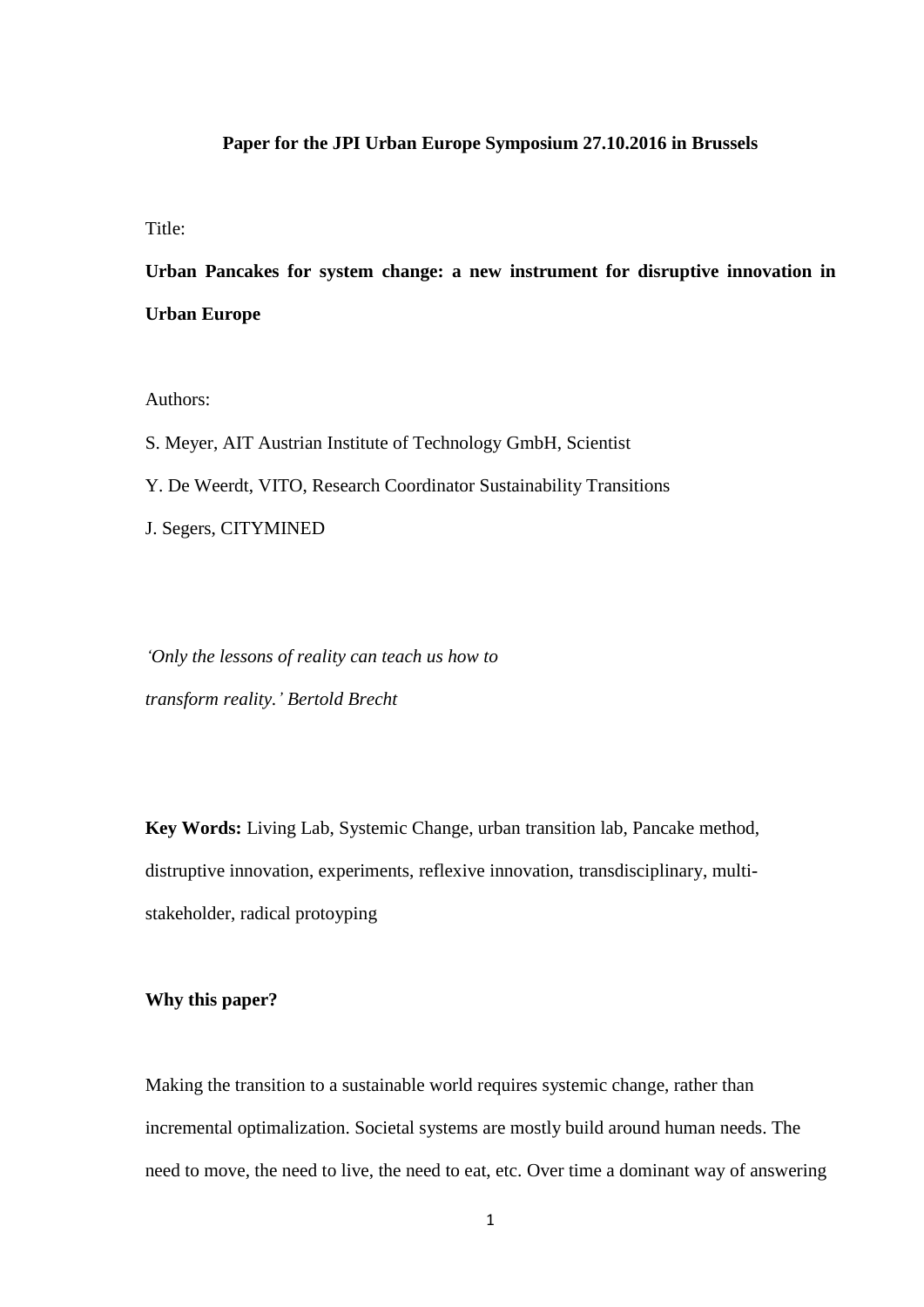to those needs arises. Take for example the mobility system, which certainly in most cities today, is build around a fossil fueled, personally owned automobile. On the field of energy, centralized production and distribution of energy is the incumbent solution, while for heating the model is strongly decentral, with individual heating devices for each home or even each family. These dominant systems are the basis of different kinds of societal institions. Sector organisations (e.g. the transport sector), policy domains linked to the division of political power within governments, knowledge institutions organizing themselves around these societal sectors, and so on. Over time al these instutions form stable, inert structurers, that, in transition literature, are called regimes (for a comprehensive discussion of the transition management framework: Grin, Rotmans & Schot, 2010). The city is the place where you can find many of these systems stacked (streets are being used to drive on as well as to play in) and intertwined (the way mobility is organized, has an impact on cohesion and inequality). This makes cities the most ideal laboratories to experiment with and accelerate systemic change towards sustainability in cities, also named urban transitions.

Aim of this paper is to introduce an approach to experiments that can support urban transition by paving the way to disruptive innovation. The speciality of this approach is the urban context which allows for shared risk, shared ownership and shared funding.

## **How about living labs?**

The Urban Europe Strategic Research and Innovation Agenda (SRIA) puts forward Living Labs as one of the important 'instruments' in achieving the goal of systemic change, by embracing the complexity of sustainability challenges through and in real life urban settings.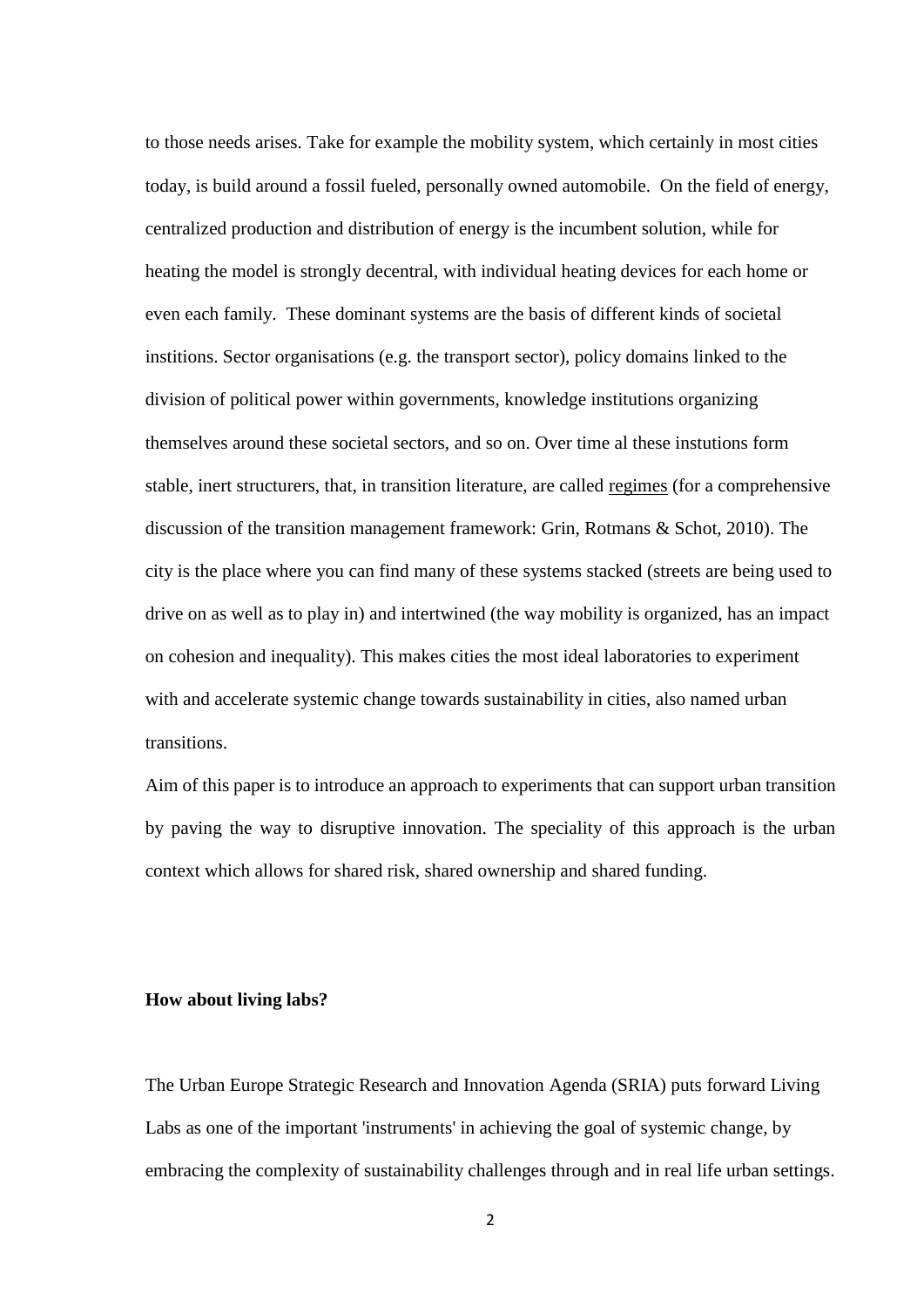But what should the Living Labs serve on a strategic level? And, If we agree that urban transitions are about systemic change, and that systemic change will require disruptive innovation, rather than incremental improvement of existing unsustainable systems, wouldn't (and even shouldn't) living labs then be loci where this disruptive innovation could be staged. The question then, is whether Living Labs as they are being staged in their rich variety, already incorporate an orientation to systemic change and/ or radical, even disruptive innovation. They undoubtedly are a step in the direction of a better societal embedding of technological research and development, and contribute to a stronger human centered perspective in that regard. However, in essence, they remain testbeds of solutions (products or services). The involvement of end-users is seldomly being transformed in fullworthy co-ownership of the end-product and/or the added value generated. Also, as said before, the orientation within Living Labs is towards product or service innovation, and not necessarily towards systemic change.

#### **Systemic change asks for systemic research action**

In this regard we want to explore how we could combine methods drawn from social cohesion action methods in neigborhoods, and knowledge on the process design of disruptive innovation. The method we would like to draw upon as in inspiration for an approach to implement disruptive innovation in order to achieve systemic change, is known as **'pancake method**' (Van Wonderen en Jonkman, 2015 [1]). What happens is that social workers will draw children in a neighbourhood to an event of baking pancakes. They will bring a pan and a gassfire, but they will deliberately forget to bring (some of the) ingredients. This brings about a dynamic of dialogue, creativity and shared ownership. One could say that the interaction this method brings about, is so complex and unpredictable,

3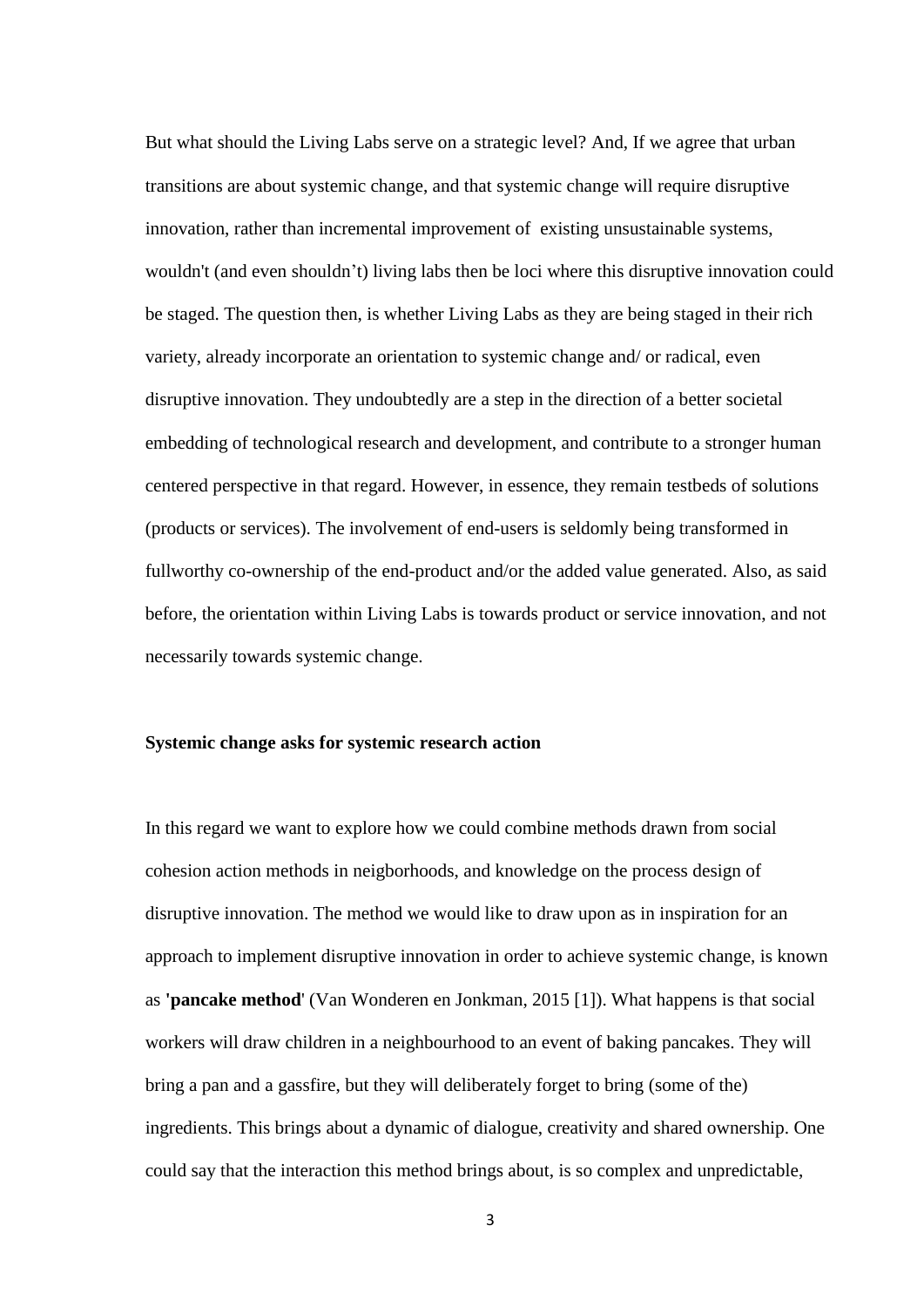that it can not be designed up front. The method acknowledges this 'by design' by putting in place one, incomplete building block (a gasspit and a pan, for example), of the outcome they envision. Other parties will have to add to it, in order to make it work. And this means not only baking pancakes, but developing a social interaction between people living in the neighbourhood, involving them and making them owners of what happens. Sharing or open 'incomplete' technologies, processes or services to the (user-) community and let them react to it, let them continue the development, let them adopt it to their needs and let give them feedback is a way to commonly develop a change process, which has the potential to disruptive innovation. The pancake approach is participatory, human-centred and respects the idea of co-creation. Rather than thinking out of the box, the approach asks for acting out of the box. The reason why we think this method can inspire urban transition dynamics, lies both in the systemic nature of urban systems, and in the strong context sensitivity it requires to bring about change processes in a city.

## **Spaces for the pancake method**

 $\ddot{\phantom{a}}$ 

What we are looking for in this paper is to attempt to define how a space for systemic innovation should look like, what it should respond to, in order to be able to enable for radical and/or disruptive, systemic innovation. Referring to authors who put sustainability science in 'a constructive tension between a descriptive–analytical and a transformational mode' (Wiek, et al., 2012), one could say that with the Urban Pancakes we are looking for a transformational research approach<sup>1</sup>. To develop our approach we draw upon different

 $1$  Which is not the same as transformative research which in political sciences refers to research which leads to a shift or even a break in scientific paradigms.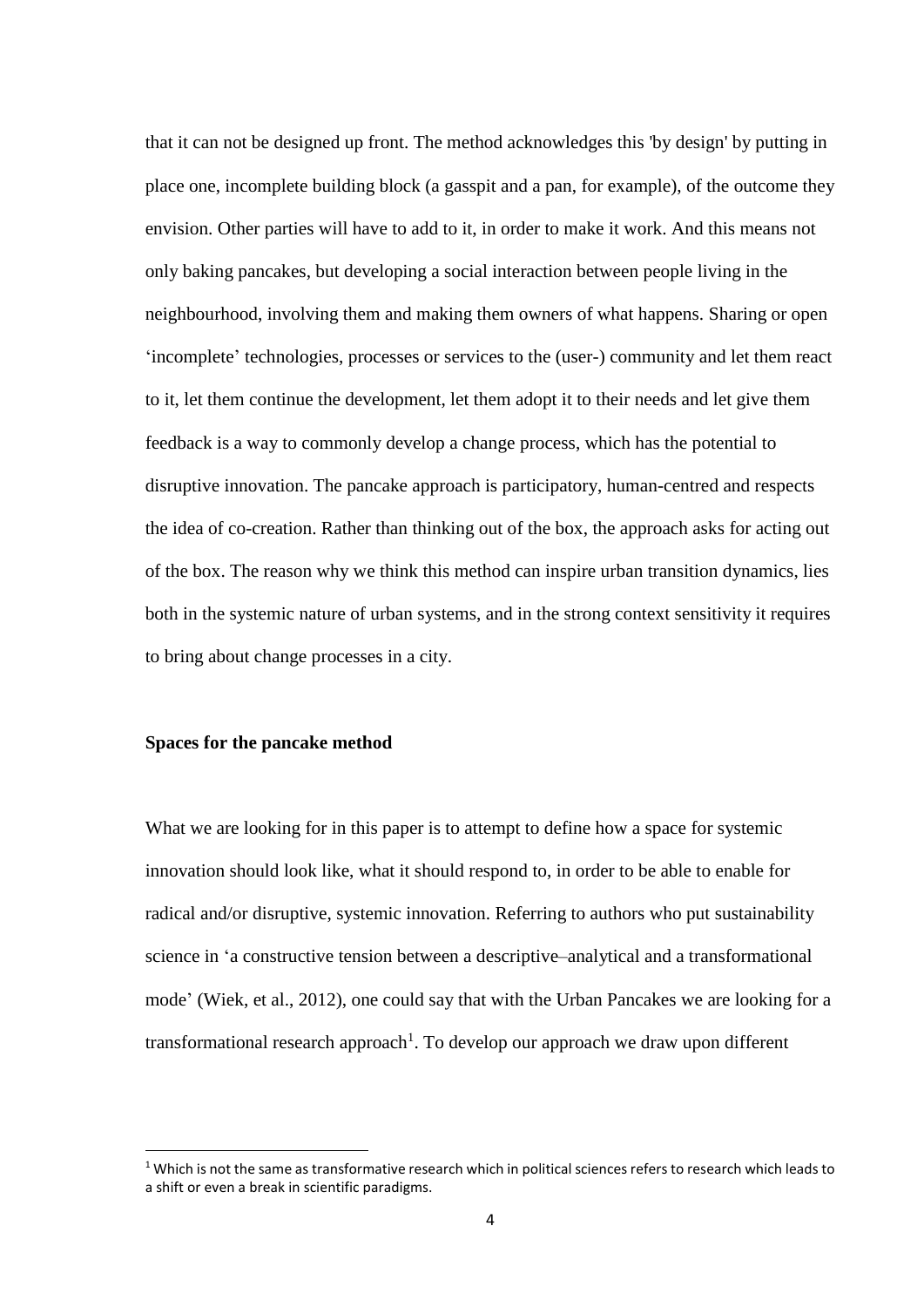exisiting perspectives, that in our view still fall short somewhat in serving the objective of transformational urban research.

In the social sciences you find agent based modelling, sometimes referred to as the 'third way' of carrying out social sciences, besides argumentation and formalization (Gilbert & Terna, 2000). Agent based modelling acknowledge the need for solution prototyping, even in het social sciences, but remain in the realm of simulation. Just like the concept of 'real gaming', despite what their name would suggest. Strong thing about real gaming, is that enables stakeholders from different perspectives to build towards a common perspective. To some extent we share the same theoretical basis as 'transition experiments' (Van den Bosch, 2010). A transition experiment is a specific type of innovation project that is aimed at exploring radically new ways to meet societal needs, such as the need for energy, mobility and health care.

In a sense urban pancakes touches upon emerging process design approaches, like reflexive planning (Lissandrello & Grin, 2011). And in addition, it is a very rich basis for learning and developing a common language on urban transition dynamics.

#### **Contributing to the JPI Urban Europe objectives**

So in this paper we formulate a concrete methodological response to two basic principles for the Urban Europe SRIA implementation: (1) "i*nterdisciplinary approaches to enhance understanding of urban complexity and generate radical new knowledge and concepts to tackle urban society's multifaceted challenges*." Relevant expertise and knowledge from the range of urban-related disciplines needs to be better and more systematically brought to bear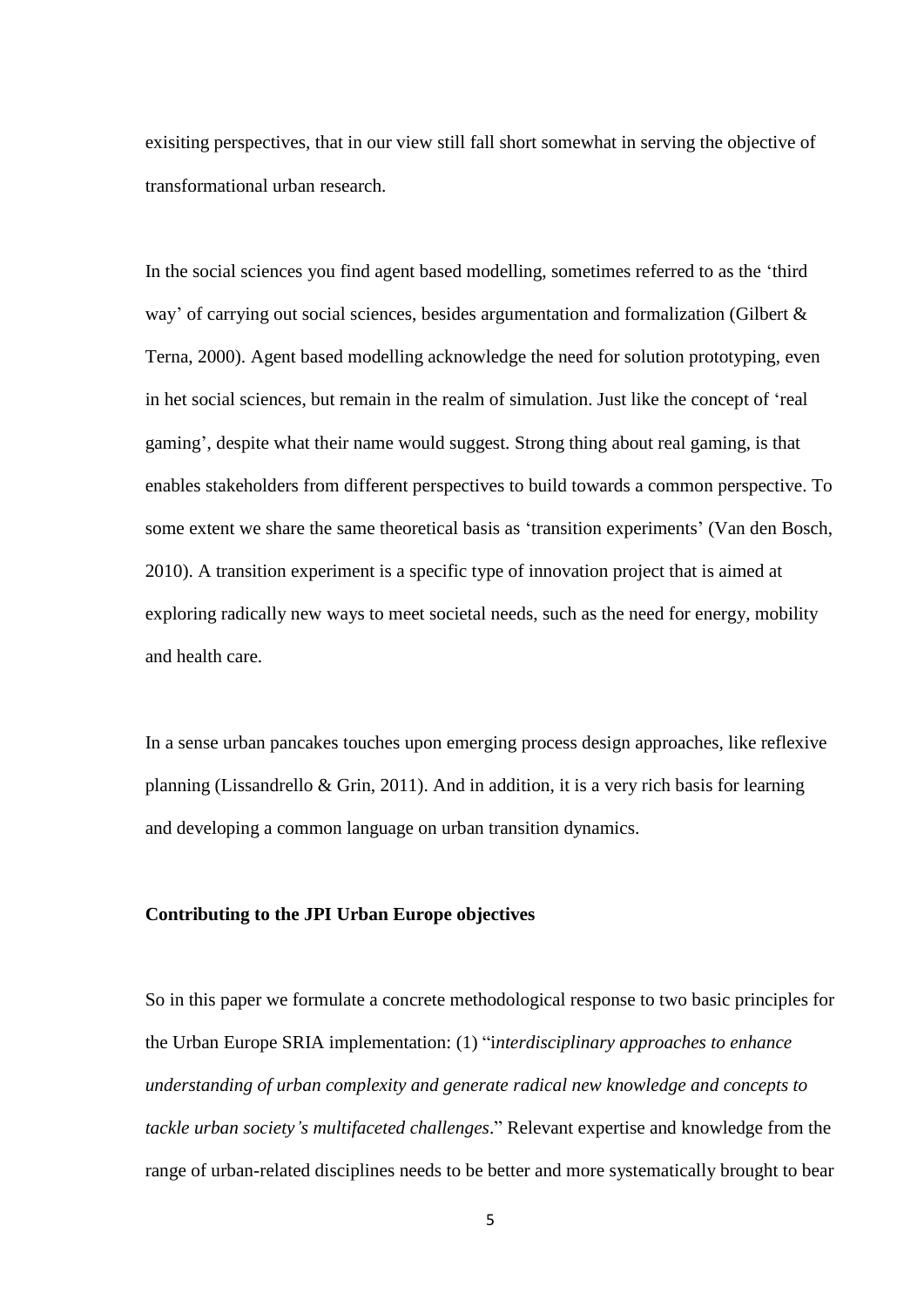(natural sciences, the social and economic sciences, engineering and technology, planning, architecture, the arts…) in our quest for cities that are more vibrant and resilient hubs of economic and social activity, whilst minimising unintended social and environmental consequences; and (2) "*Transdisciplinarity, in order to ensure impact and relevance*." Urban research should develop understanding, knowledge, tools and evidence to underpin the formulation of effective urban transition policies and strategies. It should also support subsequent implementation and contribute sociotechnical innovation to this end. This requires collaboration between interdisciplinary research teams, businesses, cities and other urban stakeholders; to ensure that the entire research, technological development and innovation cycle is addressed, that a milieu for co-creation is established and that outcomes successfully inform policy and implementation and subsequent monitoring of effectiveness (Robinson, D., et al., 2015).

Following these principles JPI Urban Europe objective is to "*enhance capacities and knowledge on urban transition*". In order to be able to reach this objective following the guiding principles, JPI Urban Europe looks for better instruments and approaches than the existing once in the RTDI landscape. The 'Urban Pancake' approach could be one entry point to work towards a new instrument that support disruptive urban innovation and urban transition. At the same time is takes into account interdisciplinary, transdisciplinarity and stakeholder involvement.

First experiments with instruments similar to the 'Pancake Method' have already been performed. The example from an organisation called City Mine(d) operating in the Brusselsand London area will give an insight in its implementation.

6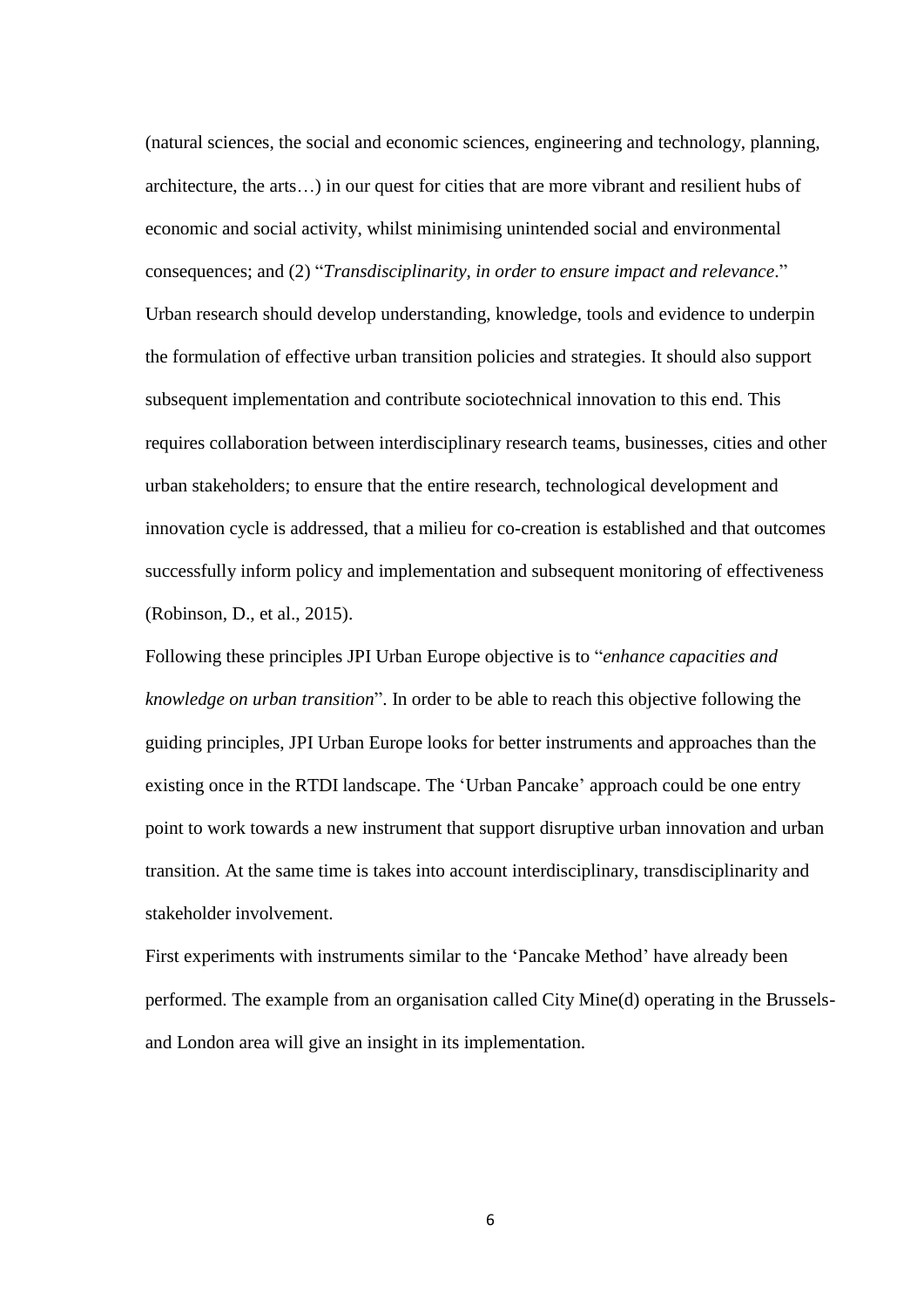## **'Radical Prototyping'**

In a vein similar to that of the 'Pancake Method', Brussels- and London-based organisation City Mine(d) deliberately blurs the boundaries between social and technological innovation and artistic creation. In a method it refers to as 'Radical Prototyping', societal, technological and creative ambitions attract and bind governments, citizens, industry and researchers into a coalition of the type required for systemic change. With the prototype as a nucleus, the coalition becomes a platform and neutral territory on which different stakeholders can discuss topical transition issues.

The term prototyping in this context refers to the definition of a prototype as "working artefacts; artefacts whose significance is not given in advance, but is discovered through the unfolding activity of co-operative design-in-use" (Suchman et al., 2002, p. 172). For City Mine(d) the starting point of a prototyping process is an opportunity it discovered within one of the dominant systems of society; take for instance water, energy, the economy or mobility. Within those systems, City Mine(d) tries to identifies the cracks [Swyngedouw, 2000]; the objects or practices that escape the seemingly all-encompassing logics of market or government. The process is initiated in urban public space, preferably the derelict sites of whom the ownership is contested or unknown. This double escape from the regulating scales that shape traditional innovation, allow for the process to become truly radical.

Within these cracks, together with users of the urban space, and stakeholders of the relevant fields, a prototype is envisioned. The prototype can be an product or procedure, has to meet a clearly defined human need, and should respect certain design standards. Once this ambition is defined, the process of creating the prototype is kick-started. The trajectory takes between 18 months and 2 years, and is in itself a collective learning curve. Citizens,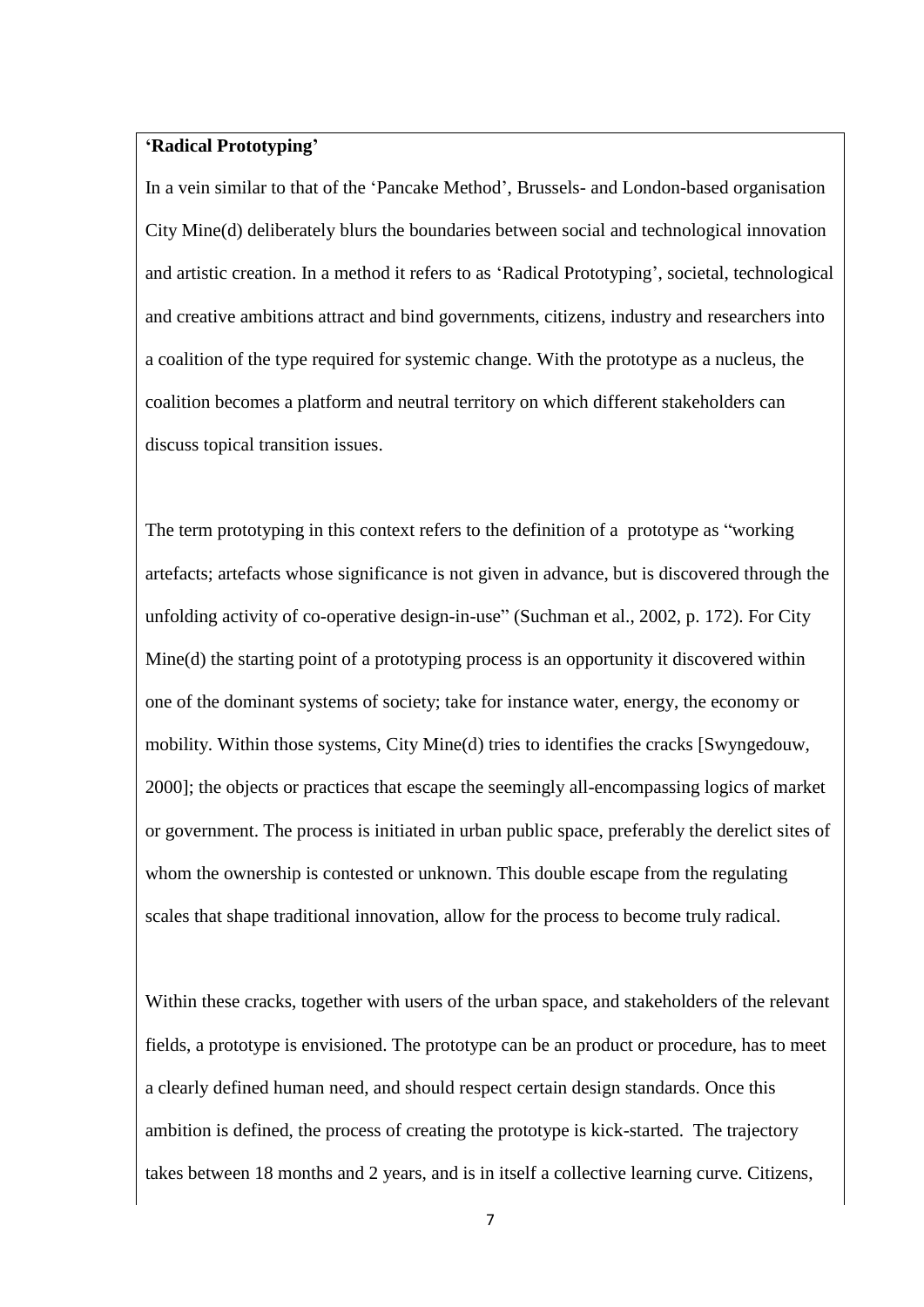researchers, government and industry are invited to share what they know as a contribution to making the prototype state of the art. The sharing process is beneficial for all parties, as the amateur receives knowledge from the expert, and the expert is forced to translate his knowledge to a more applied level. This is the case for scientific knowledge, governance, but also citizen engagement.

Over the past 20 years City Mine(d) was able to realize over 100 shorter and longer process around Radical Prototypes. Most recently it finished a process on water in an urban context. In each case the prototype serves both as a target and as a propellant for the process. The biggest contribution to systemic change probably lies in the creation of coalitions. The diverse group of stakeholders and actors that work together in developing the prototype, in doing so develop a shared language, and in that language can explore and address true human needs.

#### **Multi-stakeholder involvement, spontaneaous initiative**

Targeting systemic change implies the involvement of many urban stakeholders: government, citizens, industry, civil society, start-ups, experts, researchers, … The initiative can lie with any of these parties.

Urban Europe has always had a clear focus on the human centred dimension of urban sustainable development. It is undeniable that the rise of innovative collective citizen action in cities has been a strong driver of (social) innovation, and an important source of learning on experimenting with systemic alternatives for organizing and governing the city.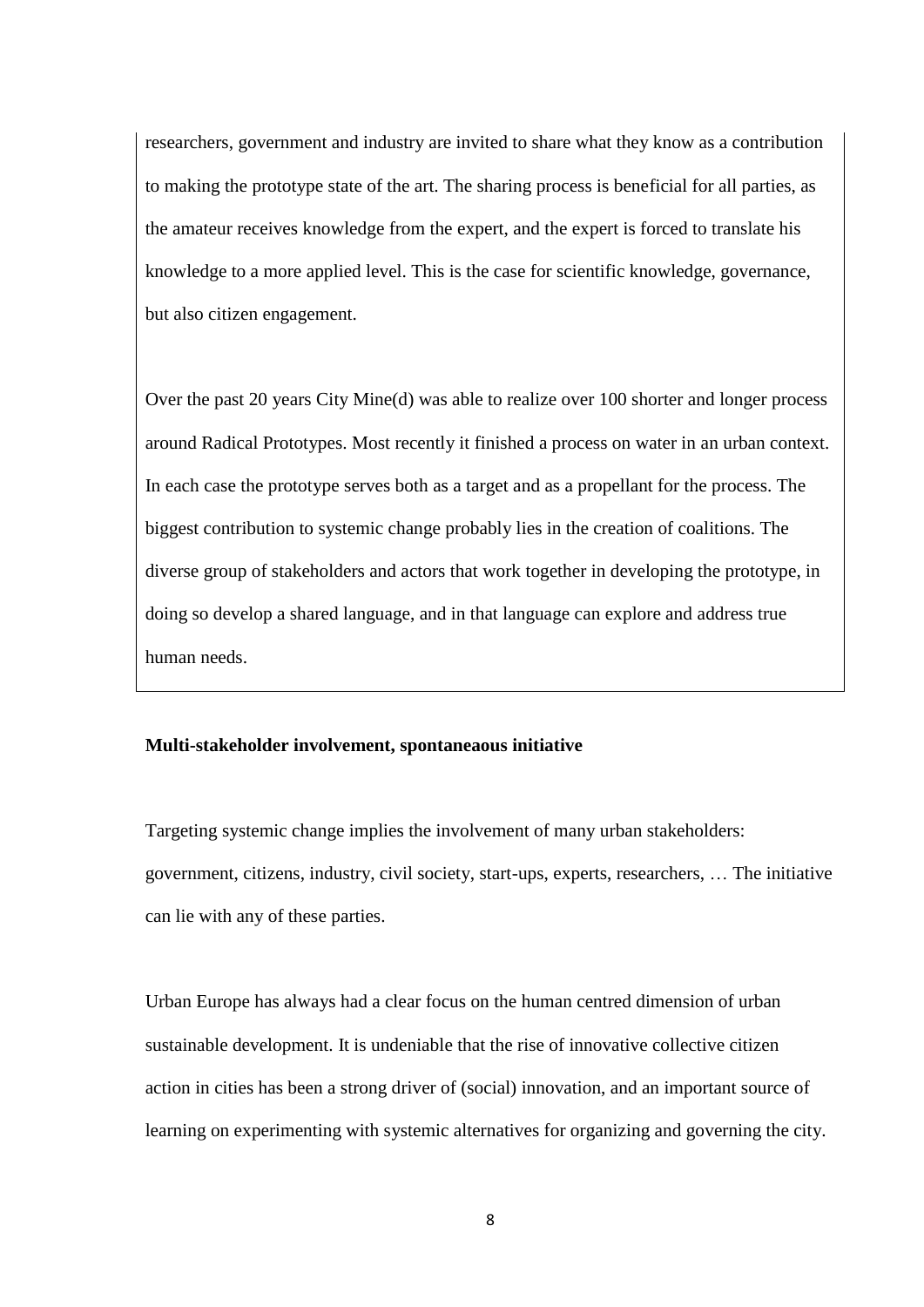System innovation, according to transition literature, comprises a typology of sociotechnical transition pathways (see e.g.: Geels and Schot, 2004). They differ in the level of coordination and where they get their resources. But as Geels en Schot argue, for innovation to be systemic, it requires not only a firm or industry to change, but also affecting user practices, cultural meaning, policy, and so on. Transition theory states that the (landscape) pressure on a system has to be strong enough in order for systemic change to have a chance to succeed. We find this pressure on European cities on many dimensions: climate change, growth and decline, healthcare, mobility, land use, biodiversity, and so on. At the same time, new technologies are struggling to find their way to the city, because of lack of cocreation, ownership and funding. Changes in practices and cultures are more often found in bottom-up innovations, where citizens develop alternative solutions and even new urban lifestyles in their neighbourhoods. At their end, these initiatives are not embedded in processes of up- or rescaling, and only seldom involve companies or industry.

Our observation is that the old innovation instruments and practices are no longer suited to bring about the systemic change which is needed to address the challenges cities face today. We believe that Urban Pancakes is an approach to innovation which could bring together innovation from top and bottom, giving room for shared ownership of new innovative solutions. Because Urban Pancakes is about real (urban) life experimenting, it allows for all stakeholders to discover and address the risks involved in radical (systemic) change. It connects the insights from transition theory to innovation process design, in a way that allows for application of innovation. It is also a step towards the development of an instrument specifically serving the Urban Europe SRIA, more than a generic term, serving lots of different purposes in practice.

9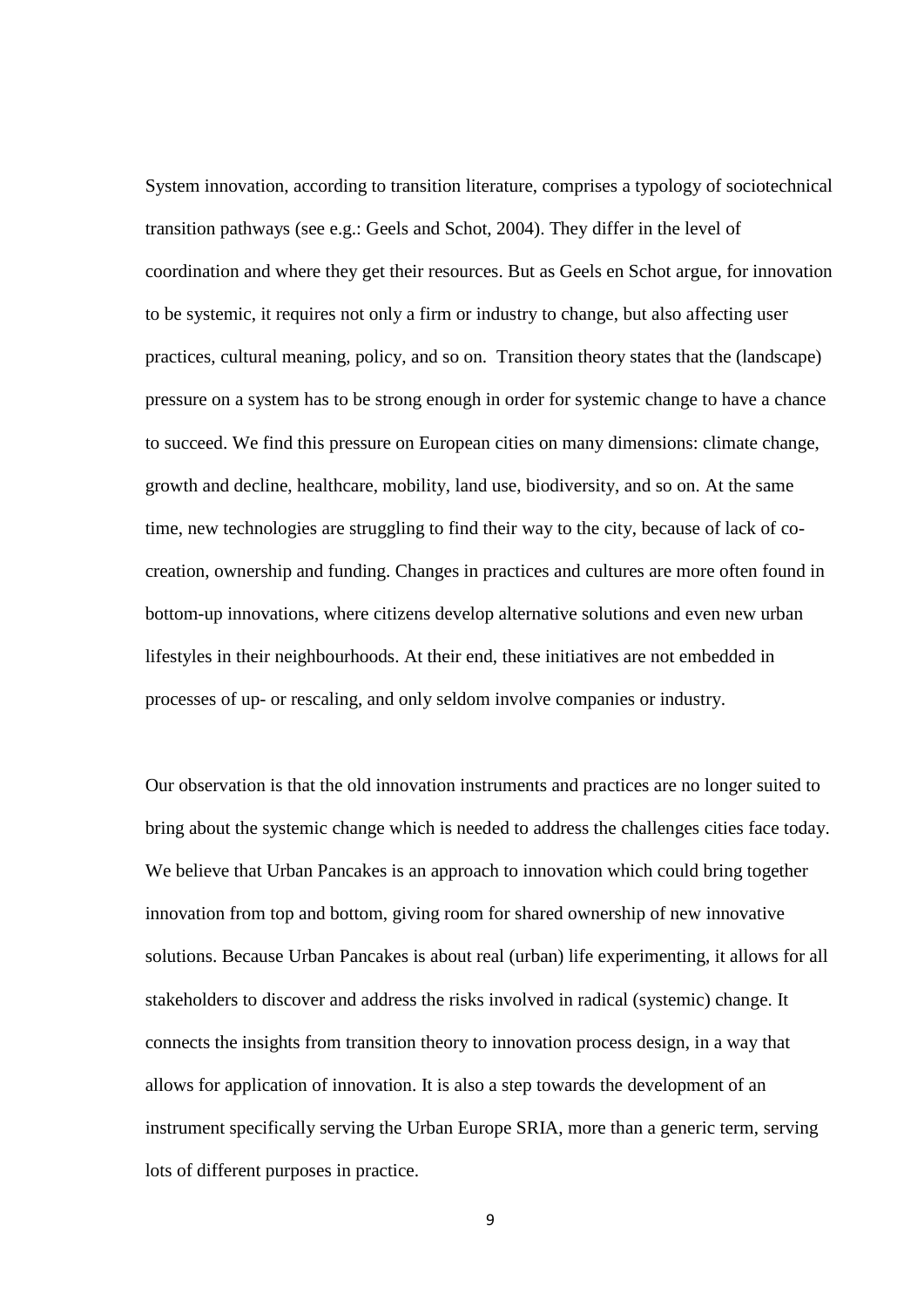#### **Multi-actor reflexivity and prototyping systemic alternatives**

What distinguishes urban pancakes from existing methods is the combination of a collective reflexivity in the process of elaborating the prototyping experiment, with the objective of building a systemic alternative to the incumbent regime solution.

We believe that this approach of systemic prototyping, could become an social and technological innovation instrument, that could serve citizens as well as governments or industry. For JPI Urban Europe it is a chance to further explore this approach and adopt it to its needs and start experimenting.

#### **References**:

- (1) Geels, F. and Schot, J. (2007), Typology of sociotechnical transition pathways, Research Policy, 36, 399-417
- (2) Gilbert, N. and Terna, P. Mind & Society (2000): How to build and use agent-based models in social science. Mind & Society, Volume 1, [Issue](http://link.springer.com/journal/11299/1/1/page/1) 1, pp 57–72
- (3) Grin, J., Rotmans, J. and Schot, J. (2010): Transitions to Sustainable Development New directions in the Study of Long Term Transformative Change, Routledge, 398 p.
- (4) Lissandrello; E. and Grin, J. (2011). 'Reflexive planning as design and work: lessons from the Port of Amsterdam,' Planning Theory and Practice, vol. 12 (no. 2), p. 223- 248.
- (5) Robinson, D., et al (2015), Transition towards sustainable and liveable urban futures. The Strategic Research and Innovation Agenda of the JPI Urban Europe.